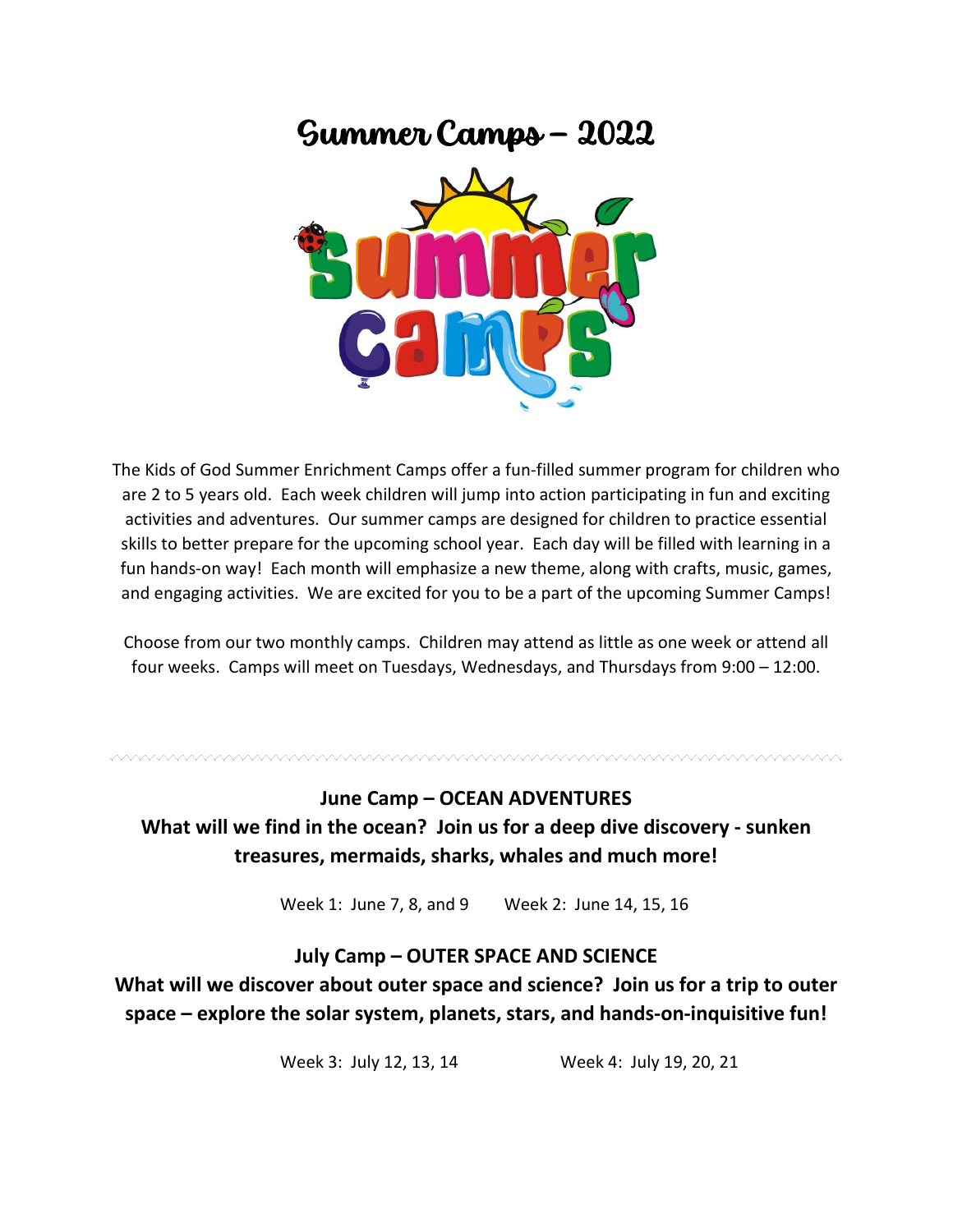# Summer Camp – 2022

Registration

| <b>Emergency Information</b>                                                                                                                                                                                           |  |  |  |  |
|------------------------------------------------------------------------------------------------------------------------------------------------------------------------------------------------------------------------|--|--|--|--|
| If parents cannot be reached, please list two additional people we can contact in case of an emergency.                                                                                                                |  |  |  |  |
|                                                                                                                                                                                                                        |  |  |  |  |
|                                                                                                                                                                                                                        |  |  |  |  |
|                                                                                                                                                                                                                        |  |  |  |  |
|                                                                                                                                                                                                                        |  |  |  |  |
|                                                                                                                                                                                                                        |  |  |  |  |
| <b>Emergency Care Release</b>                                                                                                                                                                                          |  |  |  |  |
| If emergency care becomes necessary, I give my permission for my child to receive treatment as the physician<br>deems necessary. Kids of God will make every effort to contact the parents and physician listed above. |  |  |  |  |
|                                                                                                                                                                                                                        |  |  |  |  |
|                                                                                                                                                                                                                        |  |  |  |  |
|                                                                                                                                                                                                                        |  |  |  |  |